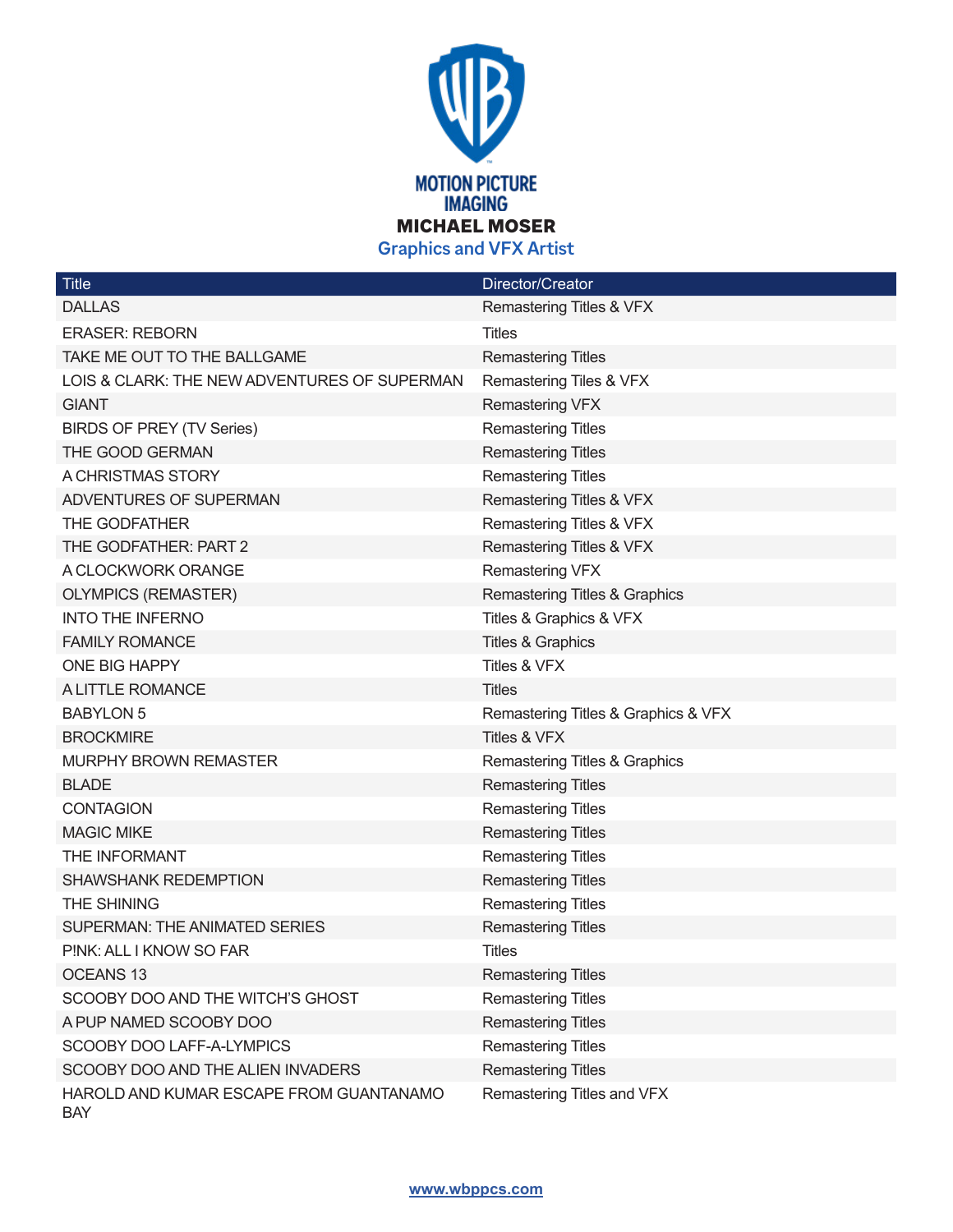

| <b>Title</b>                        | Director/Creator         |
|-------------------------------------|--------------------------|
| <b>FRIENDS</b>                      | Remastering Titles & VFX |
| THE WIZARD OF OZ                    | Remastering VFX          |
| DEADWOOD: THE MOVIE                 | Titles & VFX             |
| <b>GREMLINS</b>                     | Remastering VFX          |
| <b>SUPERMAN</b>                     | <b>Remastering VFX</b>   |
| THE GOONIES                         | Remastering VFX          |
| <b>CORPSE BRIDE</b>                 | Remastering VFX          |
| <b>BEETLEJUICE</b>                  | Remastering VFX          |
| GODZILLA 2 (2019)                   | <b>VFX</b>               |
| <b>FANTASTIC BEASTS 2</b>           | <b>VFX</b>               |
| A STAR IS BORN (1976)               | <b>Remastering VFX</b>   |
| <b>TAG</b>                          | <b>VFX</b>               |
| <b>OCEAN'S EIGHT</b>                | <b>VFX</b>               |
| <b>BATMAN: THE ANIMATED SERIES</b>  | Remastering Titles & VFX |
| THE ROOK                            | Titles & VFX             |
| <b>BAYWATCH</b>                     | Remastering Titles & VFX |
| <b>LOVE IS</b>                      | Titles & VFX             |
| <b>SMALLFOOT</b>                    | <b>VFX</b>               |
| THE FILTH                           | Remastering VFX          |
| THE THORN BIRDS: THE MISSING YEARS  | Remastering Titles & VFX |
| NANCY DREW AND THE HIDDEN STAIRCASE | Titles & VFX             |
| THE LAST SUMMER                     | <b>VFX</b>               |
| 2001: A SPACE ODYSSEY               | Remastering VFX          |
| M.A.S.H.                            | Remastering Titles & VFX |
| <b>BRECKMAN RODEO</b>               | <b>VFX</b>               |
| <b>GREASE</b>                       | <b>Remastering VFX</b>   |
| PERFECT STRANGERS                   | Remastering Titles & VFX |
| <b>STORKS</b>                       | <b>VFX</b>               |
| TO CATCH A THIEF                    | Remastering Titles & VFX |
| <b>WAR DOGS</b>                     | <b>VFX</b>               |
| <b>FORMOSA BETRAYED</b>             | <b>VFX</b>               |
| ZOMBIELAND                          | <b>VFX</b>               |
| <b>HELLSTORM</b>                    | <b>VFX</b>               |
| CAROUSEL                            | Titles & VFX             |
| <b>CHASING TITLES - VOL 1</b>       | <b>VFX</b>               |
| <b>QUINCEANERA</b>                  | <b>VFX</b>               |